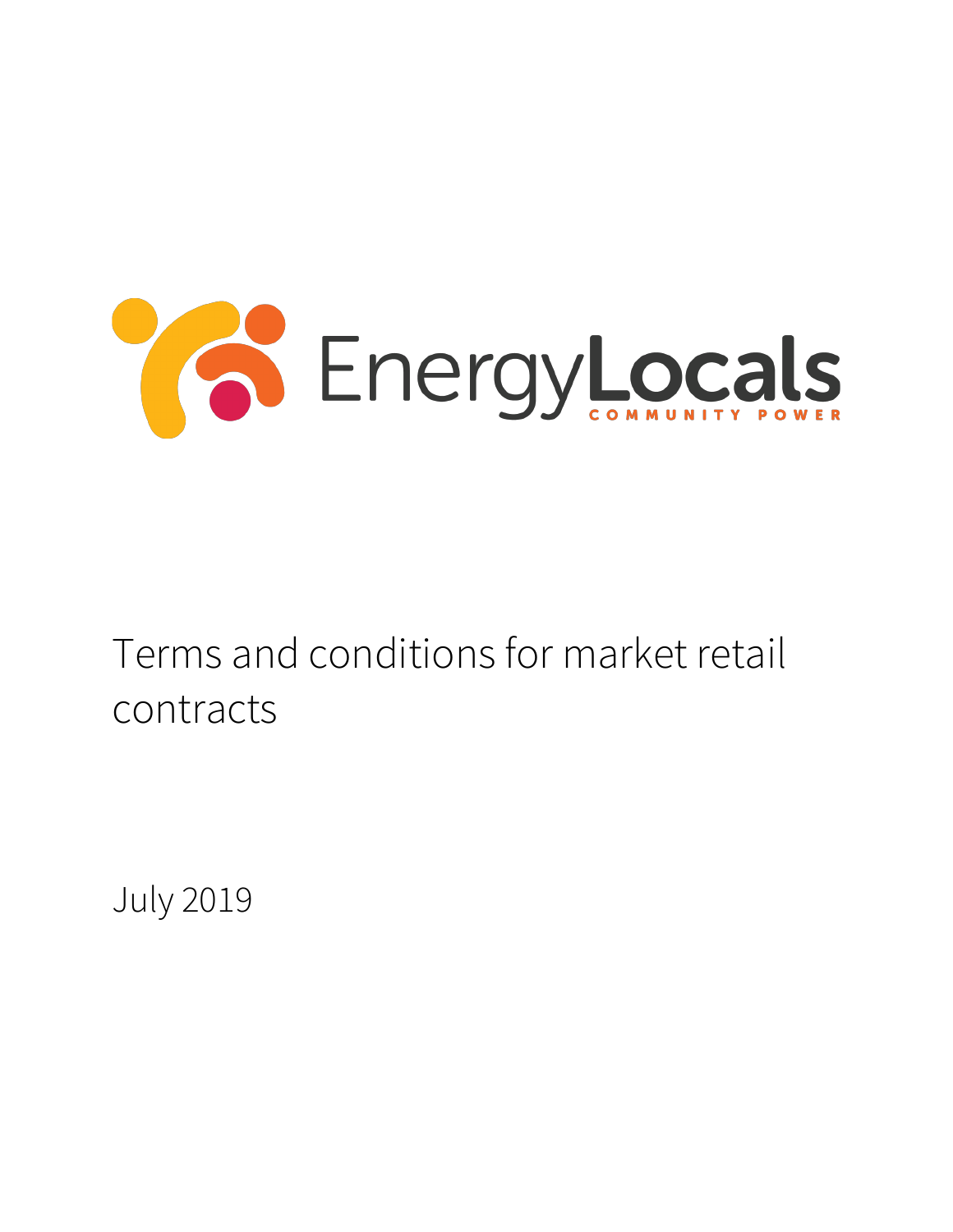

## About this contract

This Contract, together with the relevant Energy Fact Sheet, Basic Plan Information Document, Detailed Plan Information Document or Product and Price Information Statement for the energy plan you've chosen, forms the Contract for the sale of energy to you at your premises. In addition to this contract, the energy laws and other consumer laws also contain rules about the sale of energy and we will comply with these rules in our dealings with you. This Contract is to make sure we understand what is expected of each other.

To the extent of any inconsistency between this Contract and energy laws, energy laws will prevail.

If you accept offers from us to supply you with both electricity and gas at your premises, then there are two separate contracts with these terms, a contract for the supply of electricity and a contract for the supply of gas.

## About Energy Locals

Energy Locals offers customers fair and transparent energy products which also help local Australian communities.

## The Parties

This Contract is between Energy Locals Pty Ltd (Energy Locals and also referred to as "we", "our" or "us"); and you, the customer to whom this contract applies (in this contract referred to as "you" or "your").

If more than one person is named as a customer on your account, each person named is individually responsible for meeting all the responsibilities under this contract.

For business customers, if you are a sole trader or acting on behalf of a trust, the contract with Energy Locals will be with you as an individual.

By entering this Contract you give your explicit informed consent to the following:

- You give your explicit informed consent that the payment due date will be 10 business days from the date we issue the bill;
- You give your explicit informed consent that you must pay your bill by Direct Debit, automatic credit card or debit card payment using a card registered with us, or via Centrepay;
- You give your explicit informed consent that invoices, reminder notices and any other correspondence will be sent to you electronically and delivered to your nominated email address provided to us, unless you request otherwise;
- You give your explicit informed consent to make payments on a monthly basis;
- You give your explicit informed consent that some of your bills may be based on estimated meter readings, if a smart meter is not installed at your premises;
- You give your explicit informed consent that if you have a basic meter, we will send you bills every three months and require fixed monthly payments of an amount to be agreed by us, and if you have a remotely-read meter we will send you bills each month;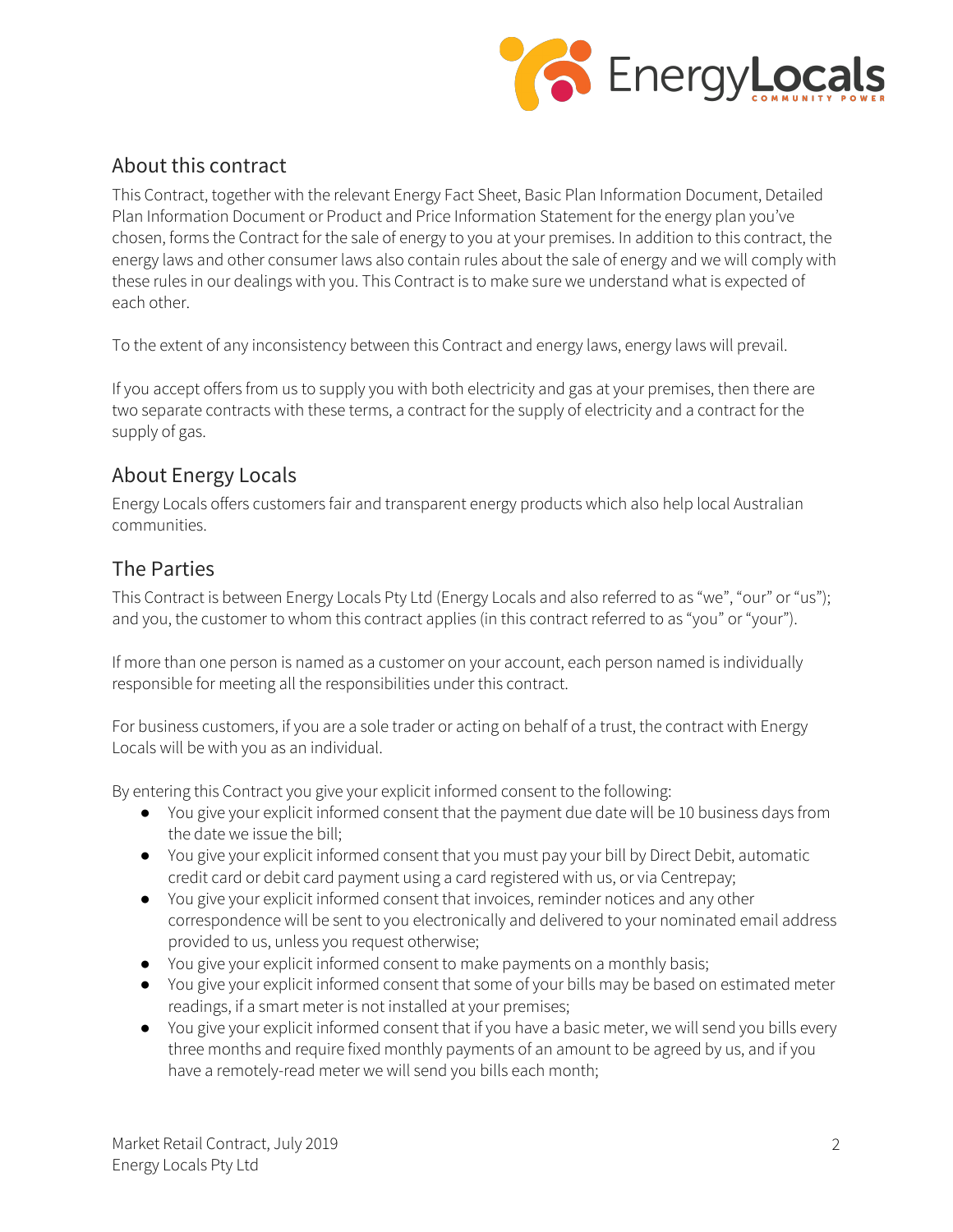

- You give your explicit informed consent that if the distribution company in your area charges for special services such as a disconnection, reconnection or special meter read, that you will pay these charges to us;
- You give your explicit informed consent that we may undertake an individual credit check in relation to this contract;
- You give your explicit informed consent that if you fail to pay for the energy you use we will undertake collections and/or legal activity and that this may affect your credit rating;
- You give your explicit informed consent for us to provide your personal information (including full name and contact details) to any Partner that referred you to us for the purposes of receiving marketing material, offers and promotions from that Partner; and
- You give your explicit informed consent for us to provide your personal information (including full name and contact details) to third parties that we may contract with in order to deliver you energy and the services under this contract.

# Term of this contract

This contract starts when you accept our offer.

We will start supplying you energy under this contract when all of the following conditions are satisfied:

- 10 business days after the day you receive the required information about your contract (your welcome pack);
- once you satisfy any pre-conditions including those set out in the Rules and the *Electricity Industry Act 2000* (Victoria). This includes giving us acceptable identification and payment details; and
- when we become the financially responsible retailer for your premises.

You authorise us to manage the transfer process from your current energy retailer to Energy Locals.

Depending on your previous retailer and the market transfer process, it can sometimes take up to 3 months for us to become the energy retailer for your premises.

# Cooling off period

You can cancel this Contract during the 10 Business Day cooling off period (even though you agreed or accepted it).

The cooling off period starts on the day we send you your welcome pack. To cancel during the cooling off period, you need to notify us of your intention to cancel by telephone or in writing. We will keep a record of any cancellation during the cooling off period.

The effect of this will be that we do not request transfer of your energy supply from your previous retailer.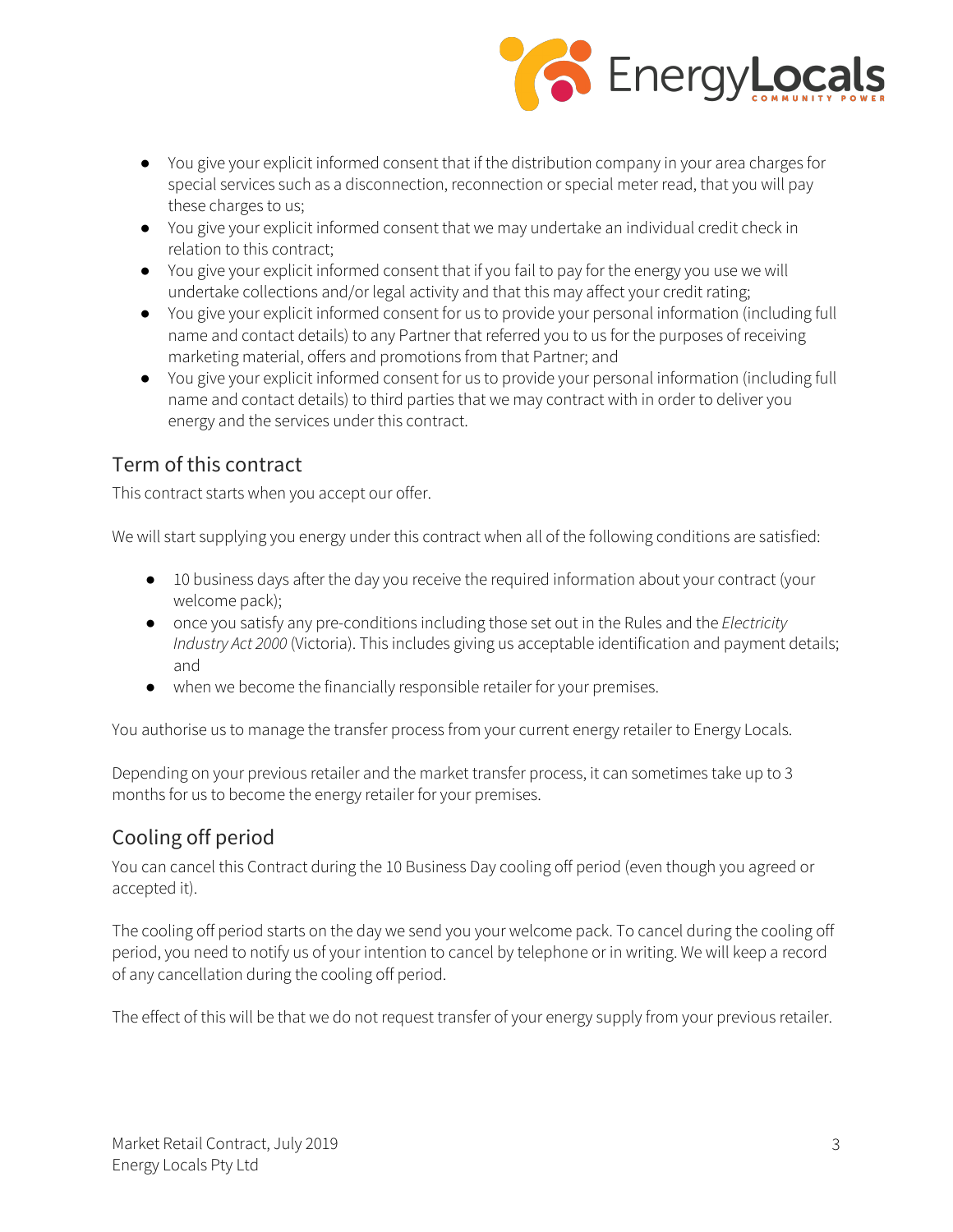

### How this contract can be cancelled

We don't charge exit fees so you are able to leave whenever you want. To cancel this contract please call us on 1300 693 637 or email us at hello@energylocals.com.au. You must pay all amounts owing.

If you cancel after the cooling off period, you will remain responsible for payment to us of energy charges for so long as we remain financially responsible for the supply of energy to your premises unless another retailer takes over supply or another customer takes over responsibility for energy charges at the same premises.

If you're cancelling because you're moving out of your premises, you need to provide at least 5 business days' notice (3 business days in Victoria). You must also provide us with safe and unhindered access to your energy meter and a forwarding address so we can make sure your final bill reaches you.

If you keep Energy Locals as your retailer at your new address, your tariff may change and we may need to charge you a disconnection and connection fee as required by your local distributor. We will not charge you an exit fee.

This contract may also be cancelled if:

- Your service address is not transferred to us within 3 months of you agreeing to this contract;
- You do not provide your payment details to us;
- Another retailer becomes the energy retailer for your premises;
- You enter into a new contract with us that replaces this one;
- Another person enters into a new contract with us for your premises;
- You move out of your premises and have paid our final bill;
- Your premises have been disconnected for 10 business days and you do not have a right to be reconnected;
- You do not pay your bills on time and we notify you that this contract will end;
- We give you at least 20 business days' notice that your contract is being cancelled by us; or
- The meter at your premises becomes classified as 'large', meaning it is no longer eligible for one of the residential and small business tariffs we offer.

Rights and obligations accrued before the end of this contract continue despite the end of the contract, including any obligations to pay amounts to us.

### Your general obligations

You must give us any information we reasonably require for the purposes of this contract, and that information must be accurate.

You must tell us promptly if the information you have provided to us changes. This includes your billing address, email address and phone number.

If a person living at your premises requires life support equipment, you must register the premises with us. To register you will need to provide written confirmation from a registered medical practitioner of the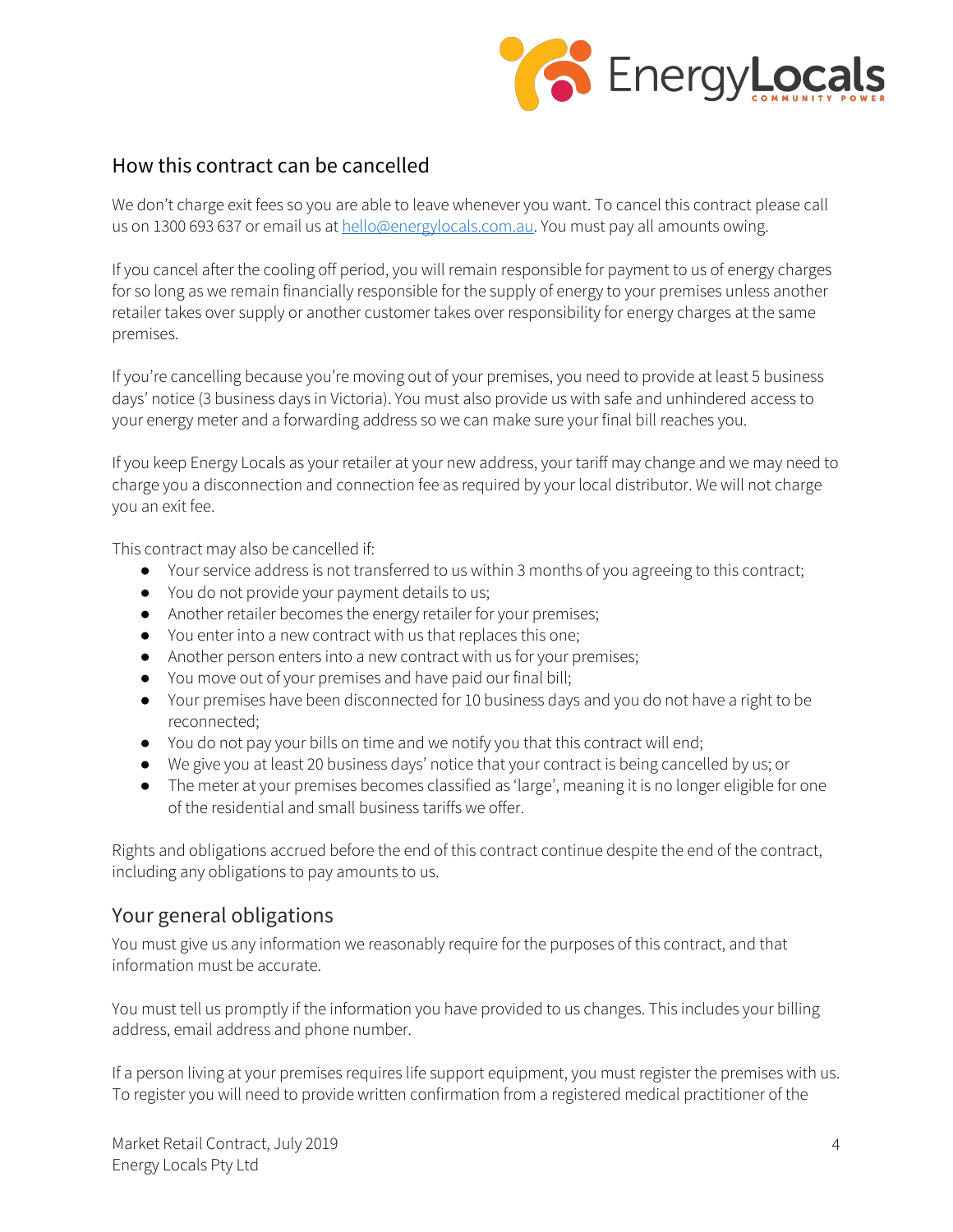

requirement for life support equipment at the premises. Where you have provided us with written confirmation from a registered medical practitioner, we will comply with our life support obligations under the energy laws. You must also tell us if life support equipment is no longer required at the premises.

Please note that if you have home energy storage installed at your property, this is designed for backup power, but may not be sufficient to power your home for the duration of any grid outage in your area, and is dependent on your energy use.

#### Your tariff

The price you pay for your energy supply is as set out in the Energy Fact Sheet or Basic Plan Information Document for your chosen product. In addition to the applicable prices, you may incur other fees. Most common fees are outlined in the Energy Fact Sheet or Basic Plan information Document. Certain fees are charged by your distributor for additional services and these are detailed on our website: energylocals.com.au/fees

Our energy prices are determined by a range of factors, including government rebates, network fees and wholesale market costs. These factors are outside of our control, and we may need to change the amount you are charged for energy in response to any changes. By entering into this Contract, you agree that we may vary the amounts we charge you.

You will be notified of price changes in writing at least 5 business days before the tariff change comes into effect, or otherwise as required by the relevant energy laws and Energy Retail Code (Victoria).

All current prices are published on our website.

You may be eligible for a different tariff to the one you are on and you can contact us to make this change. If you are eligible we will make the change within 10 business days or from the date your meter is read or changed (as necessary).

A change in your circumstances or energy usage could mean that you are no longer eligible for the tariff you are on. In this situation, we may transfer you to a different market offer tariff or to our Standing Offer tariff. This will happen either from the date you tell us there is a change in your circumstances or retrospectively from the date the change occurred, if you haven't told us about it.

If you breach the terms of this contract we may move you to a Standing Offer tariff 10 business days after notifying you of our intention to do so and if you haven't resolved the issue(s) by the time the 10 business days have passed.

If your prices change mid-way through a billing period, we'll calculate your next bill on a proportional basis.

GST will be added to different components of bills as permitted by current legislation.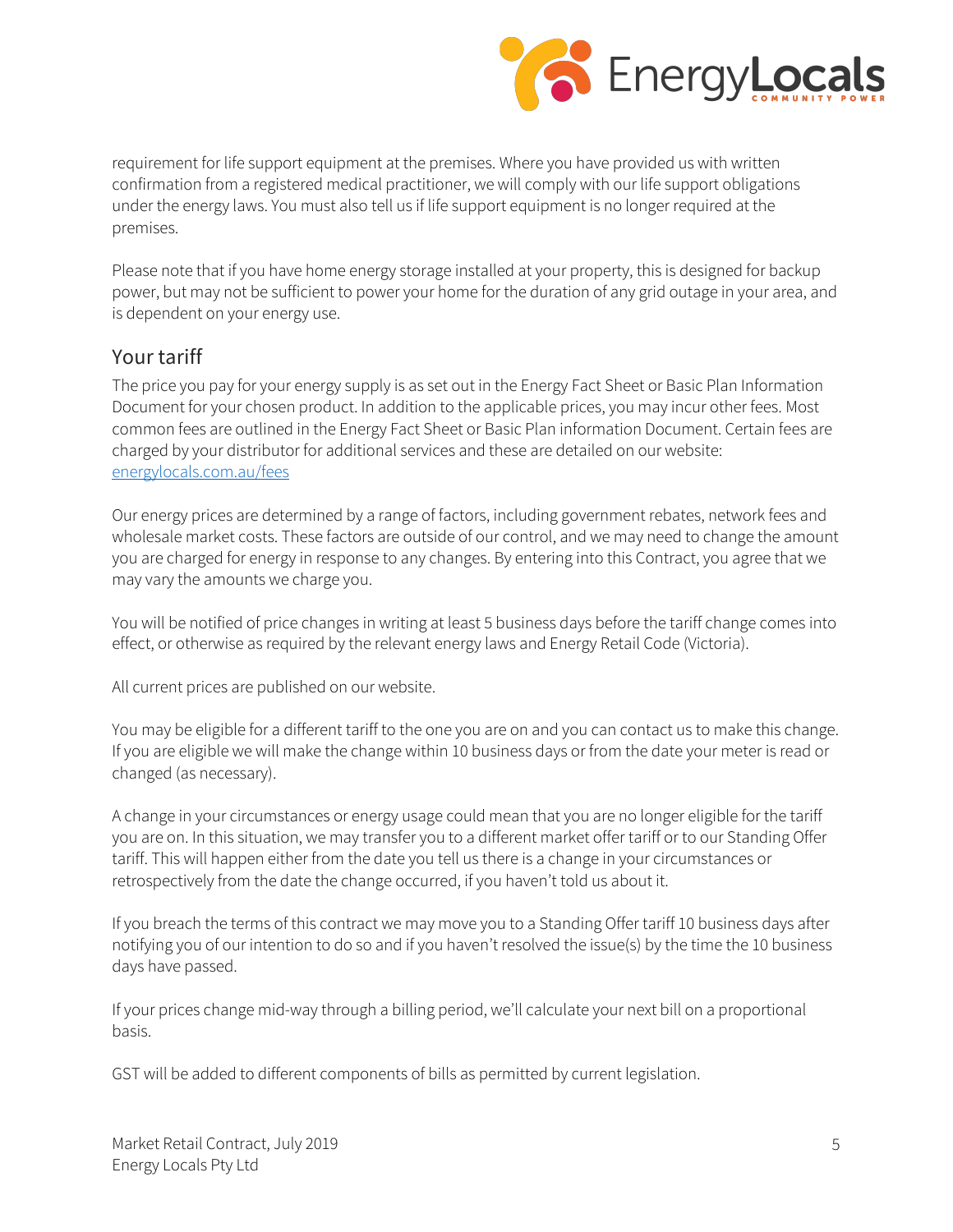

## **Bills**

We'll send you a bill via email (or post, if requested) as soon as possible after the end of each billing cycle. In calculating your bill, we'll take into account:

- The energy you've used at the supply address during the billing period. We'll use information from meter readings in accordance with the Rules the Energy Retail Code;
- Fees and charges for any other services provided under this contract during the billing cycle;
- Charges payable for services provided by your local network distributor. This may include connection charges if you have requested a new or changed connection; and
- Any pre-payment, credit balance or outstanding balance on your account.

We may estimate the amount of energy you've used if your meter can't be read. This will also be the case if we don't receive your meter data from a metering provider when it's due, or if we believe that the meter data we have been provided is inaccurate.

If we send a bill based on an estimate, we'll make that clear on the bill. We will also adjust your bill on a retrospective basis once we have actual meter data. If you don't have an interval meter, and you have been sent a bill for electricity based on an estimate, you can ask for an adjusted bill based on your own reading of your meter and providing us with your estimate before the due date for payment of the bill. We will only accept your reading of the meter if it is carried out in accordance with the procedures we provide.

If you don't have a 'smart' meter and your meter is due to be read only quarterly, we will agree with you a bill smoothing plan. This will mean you pay the same amount each month, and the amount will be based on your average expected monthly spend.

We will reconcile your payments with your usage when we receive meter data, which is likely to be either monthly or quarterly depending on the type of meter you have. When we do this we'll tell you if there's an outstanding balance on your account. If there is, we'll ask you to make a one-off payment so that your account is up to date.

Under bill smoothing plans, monthly instalments are due at the start of each month of energy usage. If payment is not made by the due date, we may charge your energy usage at our standard contract rates. We do not pay interest on payments made in advance of usage.

# Paying your bill

You must pay the total amount owing on each bill, including GST, by the due date specified on the bill. Under this contract you give us your explicit informed consent that the due date will be 10 business days from the date we issue the bill.

You must also pay, by the due date, any additional charges under the terms of this contract as detailed on your bill.

Under this contract you give us your explicit informed consent that we will process payment in full for your bill or monthly instalment on the due date. If you're on a smooth pay arrangement and there is an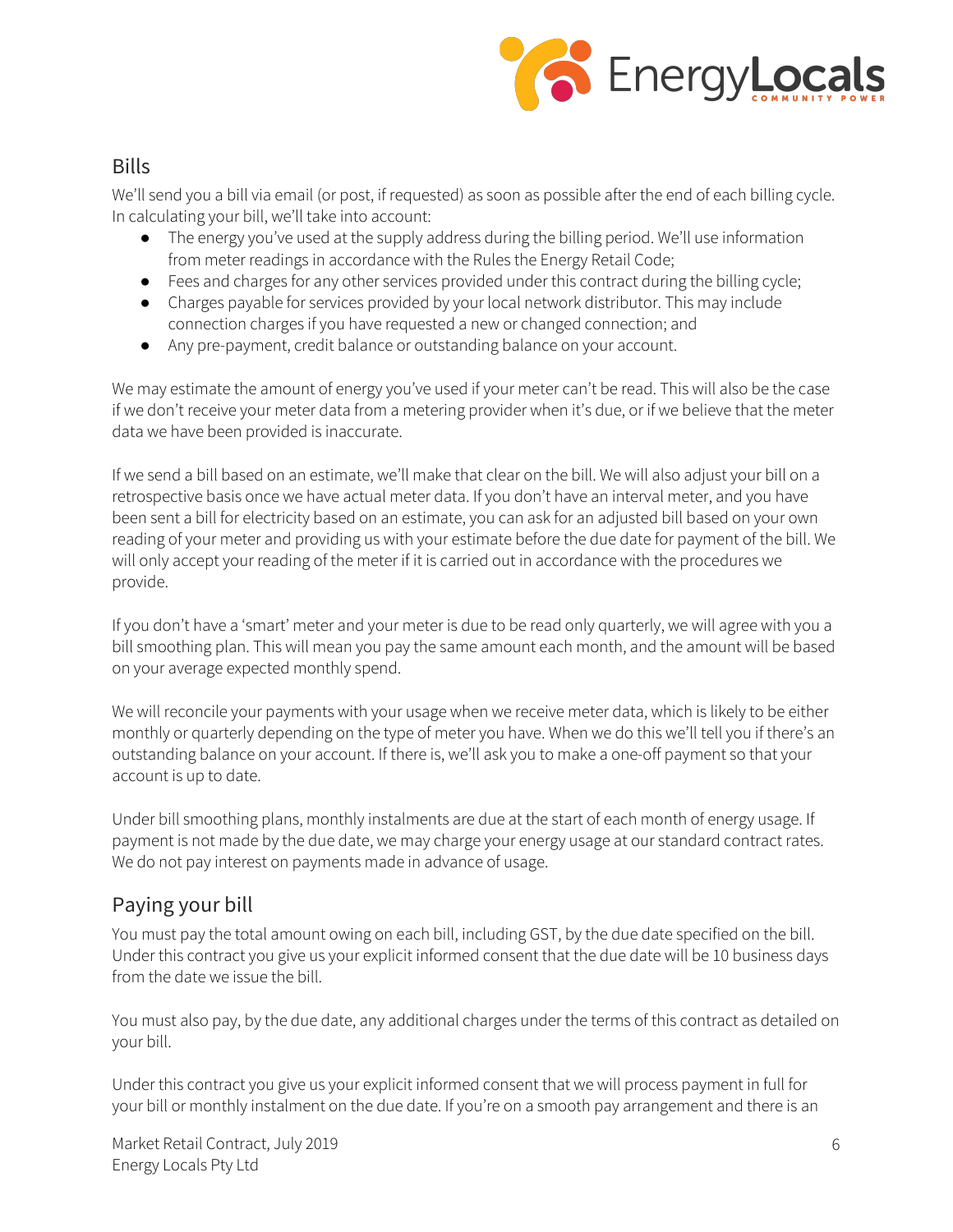

outstanding amount at the quarterly true up (meaning the difference between the amount you have already paid and the amount payable with reference to your usage) then this outstanding amount will be deducted to bring your energy account up to date, using your Direct Debit or Debit Card details that we securely hold.

We may charge a fee as outlined in the Energy Fact Sheet and as permitted by the Rules and the Energy Retail Code (Victoria) for payments made by any other means, including by credit card and debit card, and for late payment.

If you're a residential customer and have told us that you're having difficulty paying your bill, we will offer you the option of paying your bill under a payment plan. However, this option will not be available if you have had two instalment plans cancelled in the previous 12 months due to non-payment or if you have been convicted of an offence involving illegal use of energy in the previous 2 years.

You may also be eligible for assistance under our Hardship Policy, which can be found on our website: energylocals.com.au/hardship

Additional Details of the assistance that may be available to you can be found under the *Electricity Industry Act 2000* and the Energy Retail Code, or can be provided to you on request and free of charge.

#### Metering

Depending on your type of meter, we will use our best endeavours to read it either monthly or quarterly but at least once every 12 months, as a minimum. You must permit safe, convenient and unhindered access to your meter for meter reading, maintenance, and inspection.

If we receive meter data that shows we didn't charge you enough, we'll let you pay the undercharged amount in instalments over the same period of time that the meter was not read for (if less than 12 months). If for some reason the meter couldn't be read for more than 12 months, we'll spread the undercharged amount over the following 12 months, as long as there was clear access to the meter during the period in which it should have been read.

The maximum amount we can recover from you is limited to the amount that has been undercharged in the 9 months immediately before we notify you, unless the undercharge is your fault, or results from your unlawful act or omission.

If new meter data shows that we overcharged you by less than \$50 and if you have already paid that overcharged amount, we will credit that amount to your next bill.

If the overcharge was \$50 or more, we will inform you via email within 10 business days and if you've already paid that amount, we'll credit it to your next bill. You can also ask us to refund it sooner.

If you ask for your meter to be checked, we may require you to pay the cost your distributor charges for that service. This amount will be refunded to you if the meter is found to be faulty or incorrect.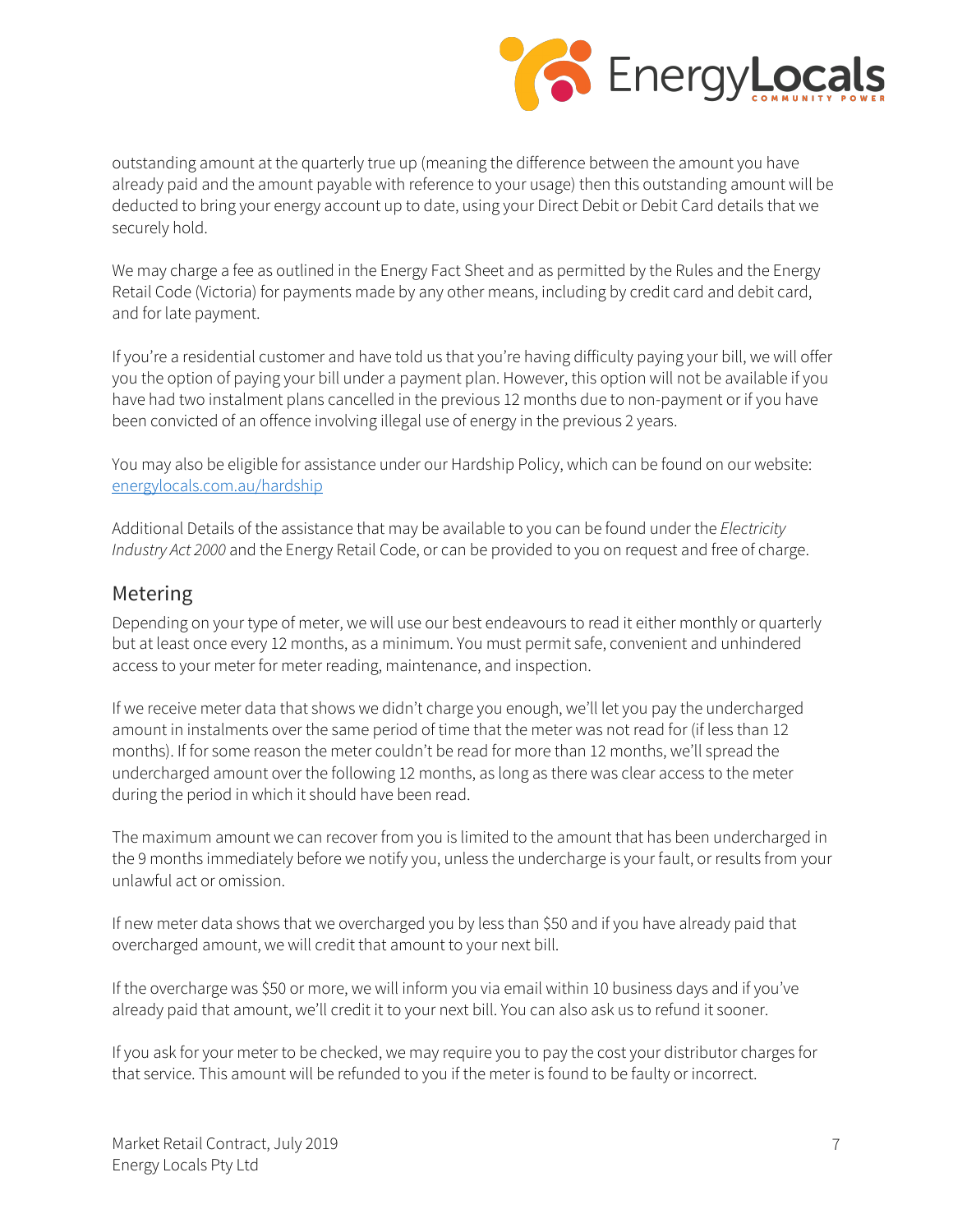

If you have solar PV installed at your property or if you get it installed while a customer of Energy Locals, it's important that you let us know. This is because we may need to change your meter or reconfigure your existing meter, network tariff or both in order for you to receive our solar feed in tariff for any energy you export to the grid. If you don't tell us it's possible that your local distribution company may provide estimated readings for your usage.

If you have a solar PV system installed and need a net meter installed and this is prior to us transferring your energy supply, the solar system will need to be turned off to enable us to complete your transfer. Once this is done we will raise the request to install a solar net meter with our provider. Once the solar net meter is installed at the property, it is your responsibility to turn your solar PV system back on.

### Security deposits

We may require you to pay a security deposit. The amount and circumstances of the deposit will be in accordance with the relevant energy laws and the Energy Retail Code (Victoria).

We will pay you interest on the security deposit at a rate and on terms required by the relevant energy laws and the Energy Retail Code (Victoria).

We may use your security deposit and any interest earned on it to reduce an amount you owe us if you have failed to pay a bill. We'll let you know if this happens.

If we no longer require the security deposit, it will be credited on your next bill along with any accrued interest.

### Credit management

We may conduct an individual credit check using the personal details you provide us as part of this contract. Depending on the result of any credit check we may notify you that we are cancelling this market contract.

If you are experiencing payment difficulties we will provide assistance as outlined in our published Hardship Program.

If you don't pay your bill we will use credit management and debt collection procedures in accordance with the Rules and the Energy Retail Code (Victoria). We may also apply interest charges to any amounts overdue by at least 30 days if permitted by the Rules. Interest charges, if applicable, will be published at energylocals.com.au/fees.

We may also refer you to an external debt collection agency for collection of unpaid amounts owed under this contract. If necessary we may undertake legal action in order to recover unpaid amounts. Additional fees may be charged by these external agencies and will be payable by you. It's possible that your credit rating may be affected if you don't pay your bill on time.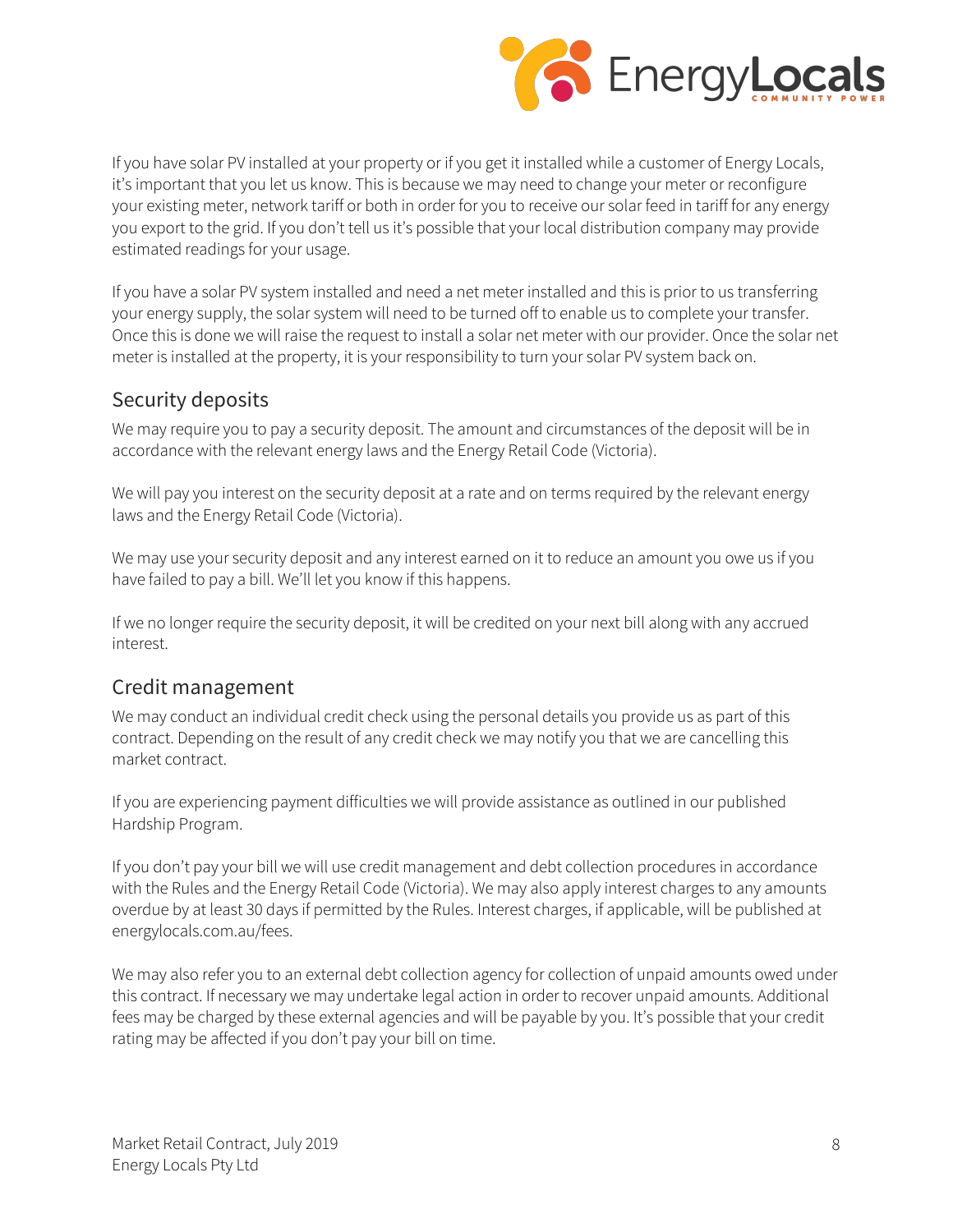

## **Disconnection**

Disconnection of energy is a last resort. We may arrange for the disconnection of your energy supply in the following circumstances, in accordance with the relevant energy laws and the Energy Retail Code:

- You ask us to disconnect the supply or you move out of the premises;
- You fail to pay your bill by the due date;
- You have not kept to an agreed payment or instalment plan;
- You refuse to provide a security deposit where we are entitled to require one from you;
- You fail to allow access to your meter for three consecutive meter readings;
- Energy has been illegally or fraudulently used at the supply address; or
- We are otherwise entitled or required to do so under the Rules or the Energy Retail Code or by law.

Prior to disconnection we will notify you in line with the Rules and the Energy Retail Code, and give you the opportunity to resume payment, except in specified circumstances, including for safety reasons. All disconnections and notifications will be carried out in accordance with the Rules and the Energy Retail Code.

We may charge you a disconnection fee as outlined in the fees schedule at energylocals.com.au/fees.

#### Reconnection

We will ask your local distributor to reconnect your premises if, within 10 business days of your premises being disconnected, you:

- Rectify the matter that led to the disconnection; and
- Ask us to arrange reconnection; and
- Pay the reconnection charge we may ask you to pay.

We may terminate this contract within 10 business days following disconnection if you do not perform the actions outlined immediately above.

NOTE: If you are a residential or small business customer in Victoria that is eligible for a Utility Relief Grant and apply for such a grant and apply for such a grant within 10 days of disconnection, you are taken to have rectified the matter that led to disconnection.

# Notices and bills

Under this contract you give us your explicit informed consent to receive bills, notices and other communications via email and/or via our website, unless you've requested paper correspondence. We will never send credit card or debit card details by email.

You must notify us via our website if your email address changes.

A notice or bill sent under this contract is taken to have been received by you or us (as applicable) on the date of transmission if sent electronically or two business days after it is posted if sent via paper.

If you disagree with the calculations on your bill, you can ask that we review it in accordance with our Complaint and Dispute Handling Procedure. We will inform you of the outcome of the review as soon as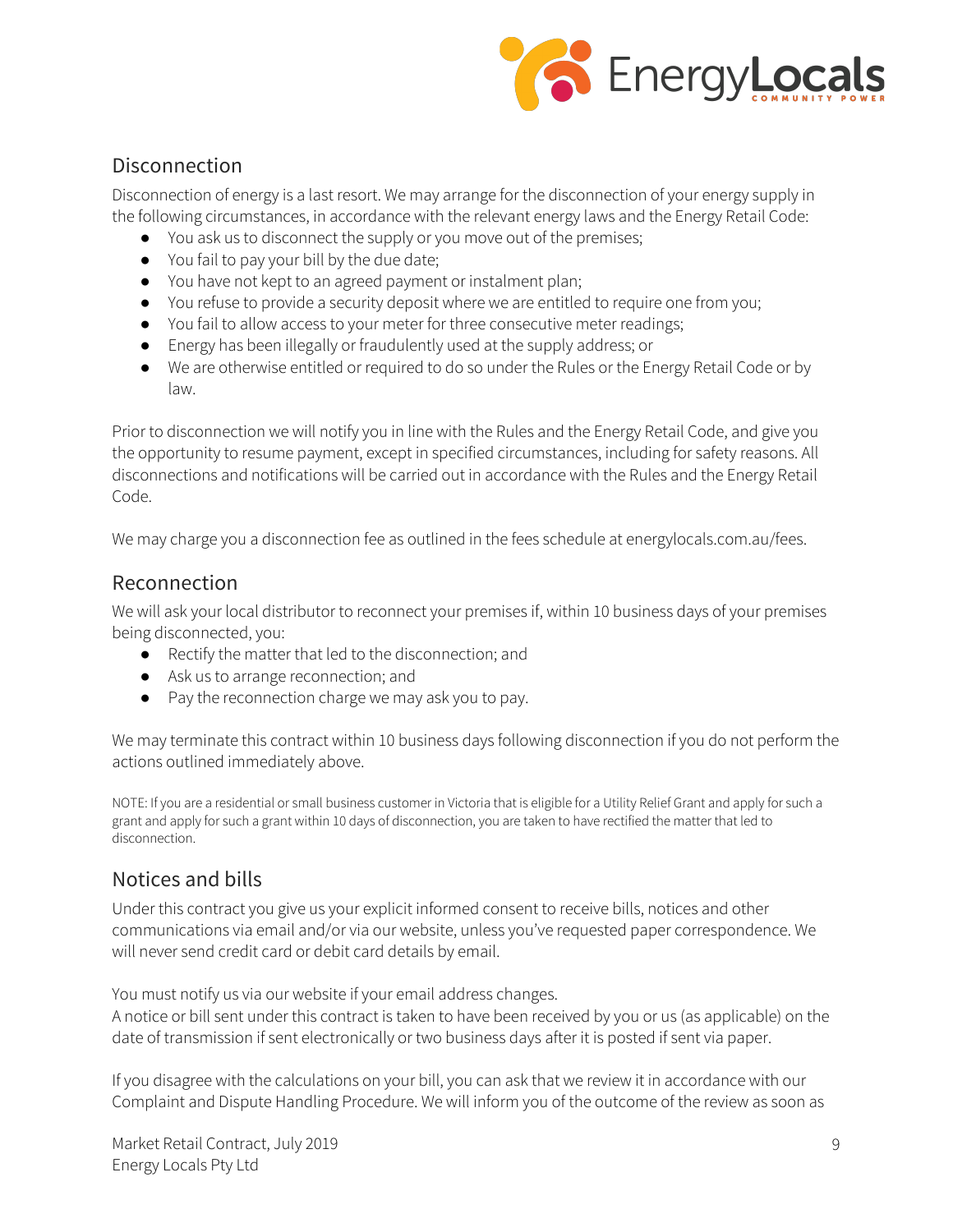

reasonably possible. While the review takes place you still need to pay the portion of your bill that is not under review.

### Force Majeure

A force majeure event is one that is outside the reasonable control of you or us, which would result in you or us being in breach of this contract. If a force majeure event occurs:

- The obligations of the affected party, other than an obligation to pay for energy supplied to your supply address, are suspended to the extent to which they are affected by the force majeure event;
- The affected party must give the other party prompt notice of the event, an estimate of its likely duration and the obligations affected by it; and
- The affected party must use its best endeavours to remove, overcome or minimise the effects of the event as quickly as possible.

#### Privacy

We will comply with all relevant privacy laws regarding your personal information. Our Privacy Policy is available on our website (energylocals.com.au/privacy) and sets out how we will collect, use, store and disclose your personal information.

You consent to us using your personal information to provide a service to you under the terms of this contract. Personal information may be shared with our service providers, including your local distributor.

You consent to us providing your personal information to any Partner that referred you to us for the Partner's promotional and marketing purposes, including making offers.

You consent to us providing de-identified information to our Partners regarding usage and debt levels on an aggregate level. If you are the only customer that has been referred to us by a Partner then that information will not be shared.

By entering into this contract, you agree that we may exchange your personal information with other credit providers under the Privacy Act 1998 for the purpose of assessing an application by you for credit; notifying other credit providers of a default by you; exchanging information with other credit providers as to the status of this credit where you are in default with other credit profiles; or to assess your credit worthiness.

You acknowledge that we are not responsible for how any third-party that we provide your personal information to under this agreement handles your personal information (including Partner).

## Complaints and Dispute Management

We strive to deliver good service. However, if you have any query, complaint or dispute (related to your bill or otherwise) please call us on 1300 693 637 or email us at hello@energylocals.com.au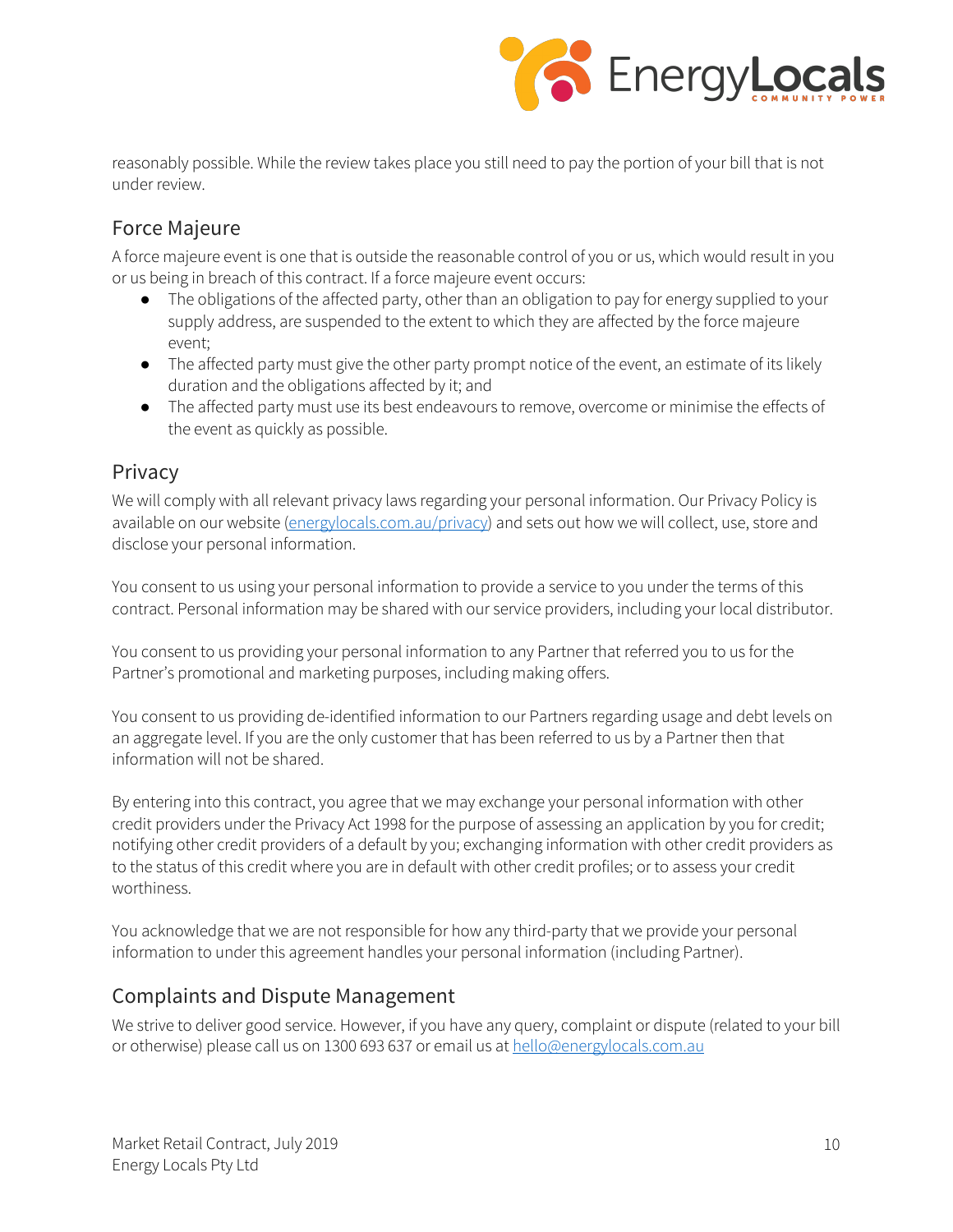

We must handle any complaint you have in accordance with our Complaint and Dispute Handling Procedure, which can be found on our website, or provided to you on request.

If you make a complaint, we must inform you of the outcome of your complaint. If you are still unsatisfied with our response, you have the right to complain to the Ombudsman in your State:

Energy and Water Ombudsman SA GPO Box 2947, Adelaide SA 5001 1800 665 565

Energy and Water Ombudsman NSW Reply Paid 86550, Sydney South NSW 1234 1800 246 545 complaints@ewon.com.au

Energy and Water Ombudsman Queensland PO Box 3640 South Brisbane BC Qld 4101 complaints@ewoq.com.au 1800 662 837

Energy and Water Ombudsman Victoria Reply Paid 469, Melbourne VIC 8060 1800 500 509 ewovinfo@ewov.com.au

Energy and Water Ombudsman Tasmania Energy Ombudsman, GPO Box 960, Hobart TAS 7001 1800 001 170 energy.ombudsman@ombudsman.tas.gov.au

### Applicable law

The laws of the state or territory of your Supply Address apply to this Agreement. You agree to submit to the non-exclusive jurisdiction of the courts in that state or territory.

## **Exclusions**

Subject to the Rules and the Energy Retail Code:

- Unless we have acted in bad faith or negligently, the National Electricity Law, the Gas Industry Act and the Gas Safety Act exclude our liability for any loss or damage you suffer as a result of the total or partial failure to supply energy to your premises, which includes any loss or damage you suffer as a result of the defective supply of energy;
- We are not liable to you for any loss or damage unless it arises out of breach of contract or negligence;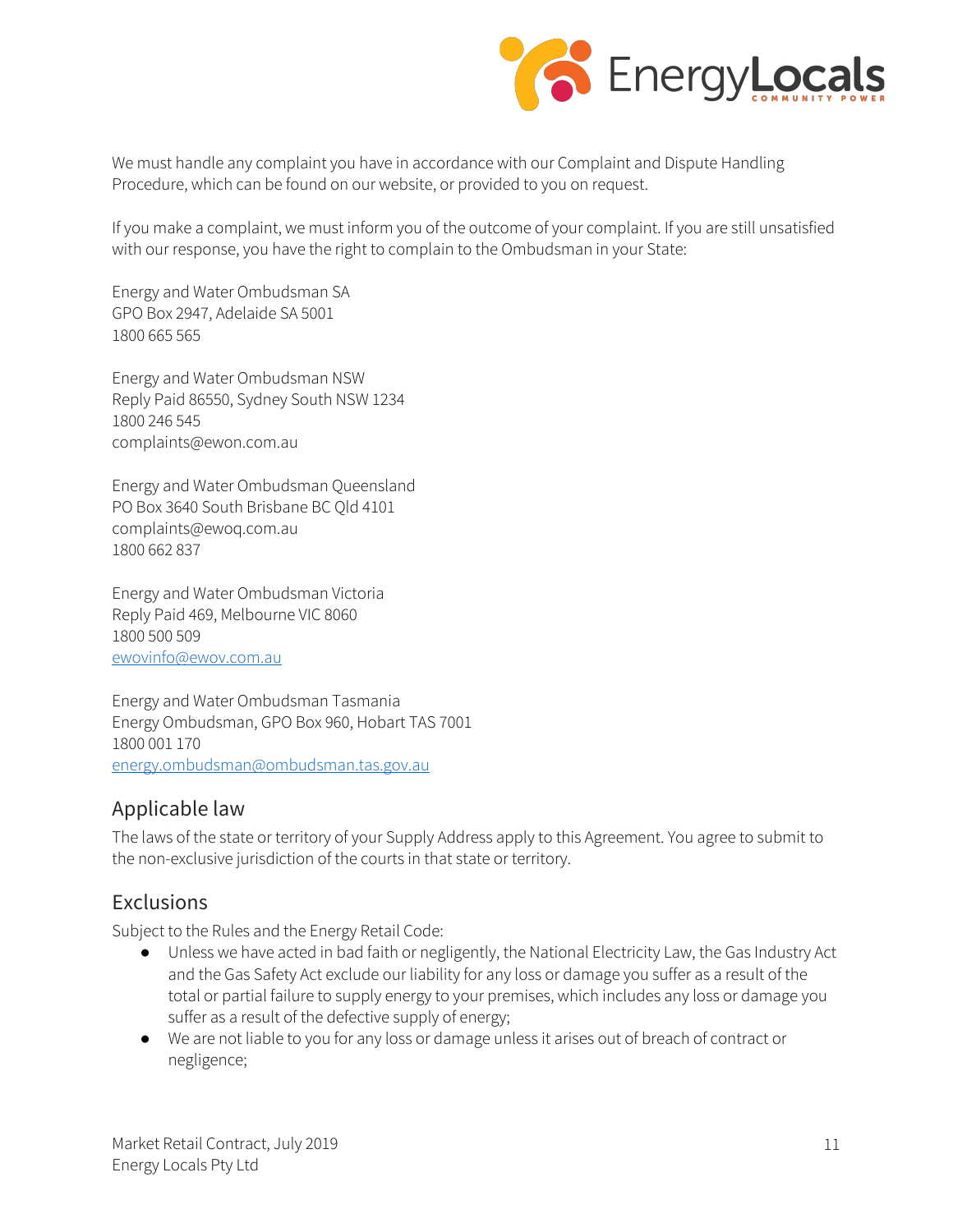

- We are not liable and make no representation to you on the reliability, quality or safety of your energy supply (your local distributor is responsible for the physical supply) or any other goods or services provided to you under this contract;
- You are responsible for investigating the suitability of our products before accepting them;
- We are not responsible for any representations made by third parties or for fulfilling any obligations you have if you purchase any third-party products or services outside of this contract, and we are not liable for any resulting loss or damage; and
- You indemnify us against any loss or damage connected to or arising from the use of energy supplied to you, your breach of this contract or your negligence up to the amount we would otherwise have been able to recover under the relevant laws.

### Changes to your contract

This contract may be amended in accordance with the procedures set out in the Energy Retail Code or the energy laws. We will publish any changes to this contract on our website.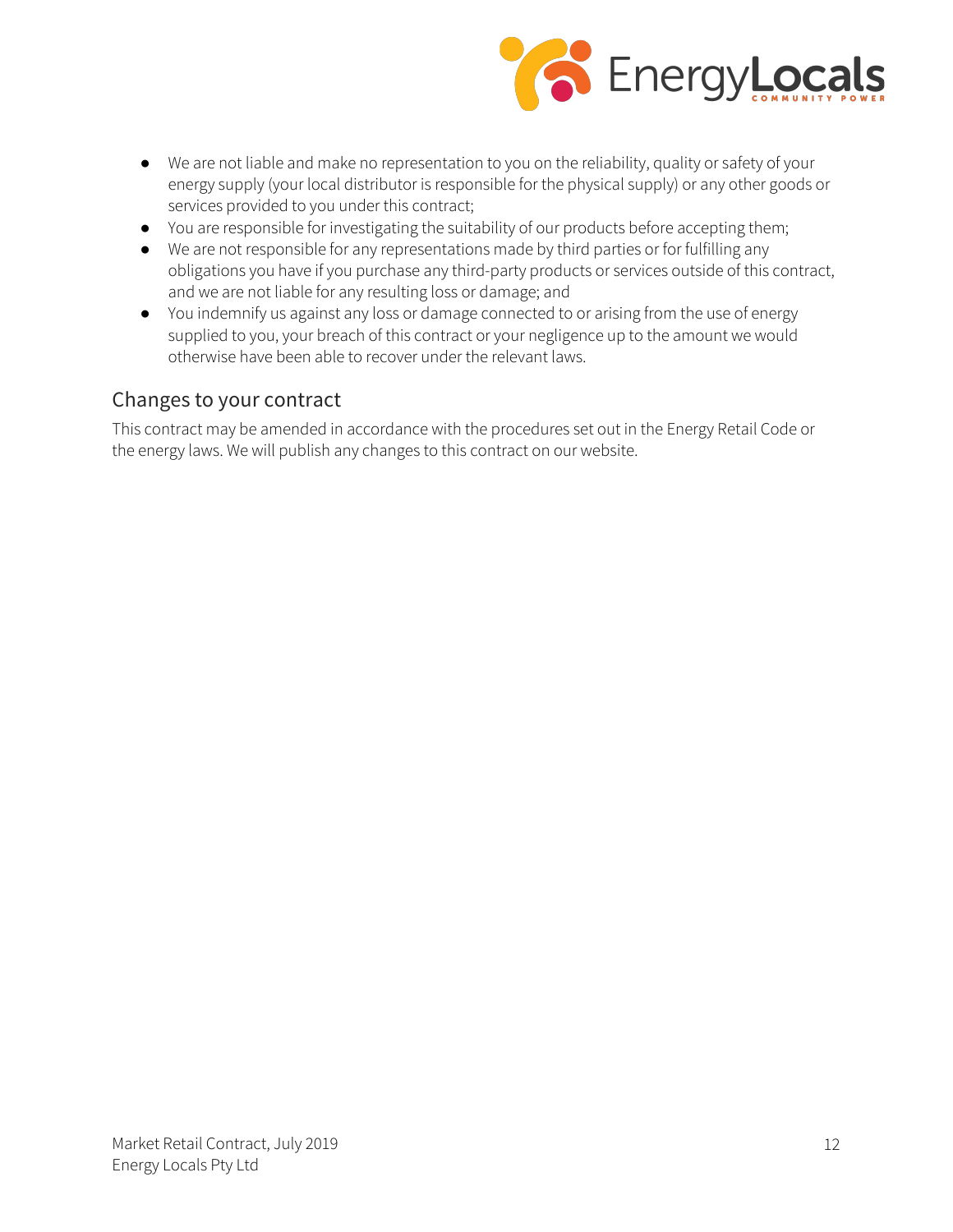

### Definitions

acceptable identification means one or more of the following for a residential or business (partnership) customer: a driver's licence, a current passport or a valid concession card issued by the Commonwealth. For a business (company) customer: a valid Australian Company Number or Australian Business Number. billing cycle and billing period mean the regular recurrent period for which you receive a bill from us.

business customer means a customer who purchases energy principally for business use.

business day means a day other than a Saturday or a Sunday and that is not a designated Public Holiday in your State.

customer means a person who buys or wants to buy energy from a retailer.

disconnection means an action to prevent the flow of energy to the premises, but does not include an interruption.

distributor or distribution company means the entity responsible for the physical supply of energy and connection to your service address.

due date means the due date for a bill issued by us.

energy means electricity or gas.

energy fact sheet means the information sheet that contains the specific criteria for your chosen energy plan. All energy fact sheets are available on our website.

financially responsible retailer for premises has the meaning given in the Energy Retail Code.

force majeure event means an event outside the control of a party.

GST has the meaning given in the GST Act (A New Tax System (Goods and Services Tax) Act 1999 (Cth)).

life support equipment means any of the following:

(a) an oxygen concentrator;

(b) an intermittent peritoneal dialysis machine;

(c) a kidney dialysis machine;

(d) a chronic positive airways pressure respirator;

(e) crigler najjar syndrome phototherapy equipment;

(f) a ventilator for life support;

(g) in relation to a particular customer—any other equipment that a registered medical practitioner certifies is required for a person residing at the customer's premises for life support or otherwise where the customer provides a current medical certificate certifying that a person residing at the customer's premises has a medical condition which requires continued supply of energy.

meter data provider means a meter data provider under the National Electricity Rules that is accredited by and registered with the Australian Energy Market Operator.

National Energy Retail Law means the Law of that name that as applied by each participating state and territory.

Partner means a person, organisation or business that promoted Energy Locals to you, as a result of which you provided Energy Locals with your Personal Information, and may include a club or association that you are a member of.

public holiday means a public holiday appointed under the Holidays Act 1910 (South Australia), Public Holidays Act 1993 (Victoria), Public Holidays Act 2010 (NSW), Holidays Act 1983 (Qld), Holidays Act 1958 (ACT).

residential customer means a person who purchases energy principally for personal, household or domestic use at their premises.

retailer means a person that is authorised to sell energy to customers.